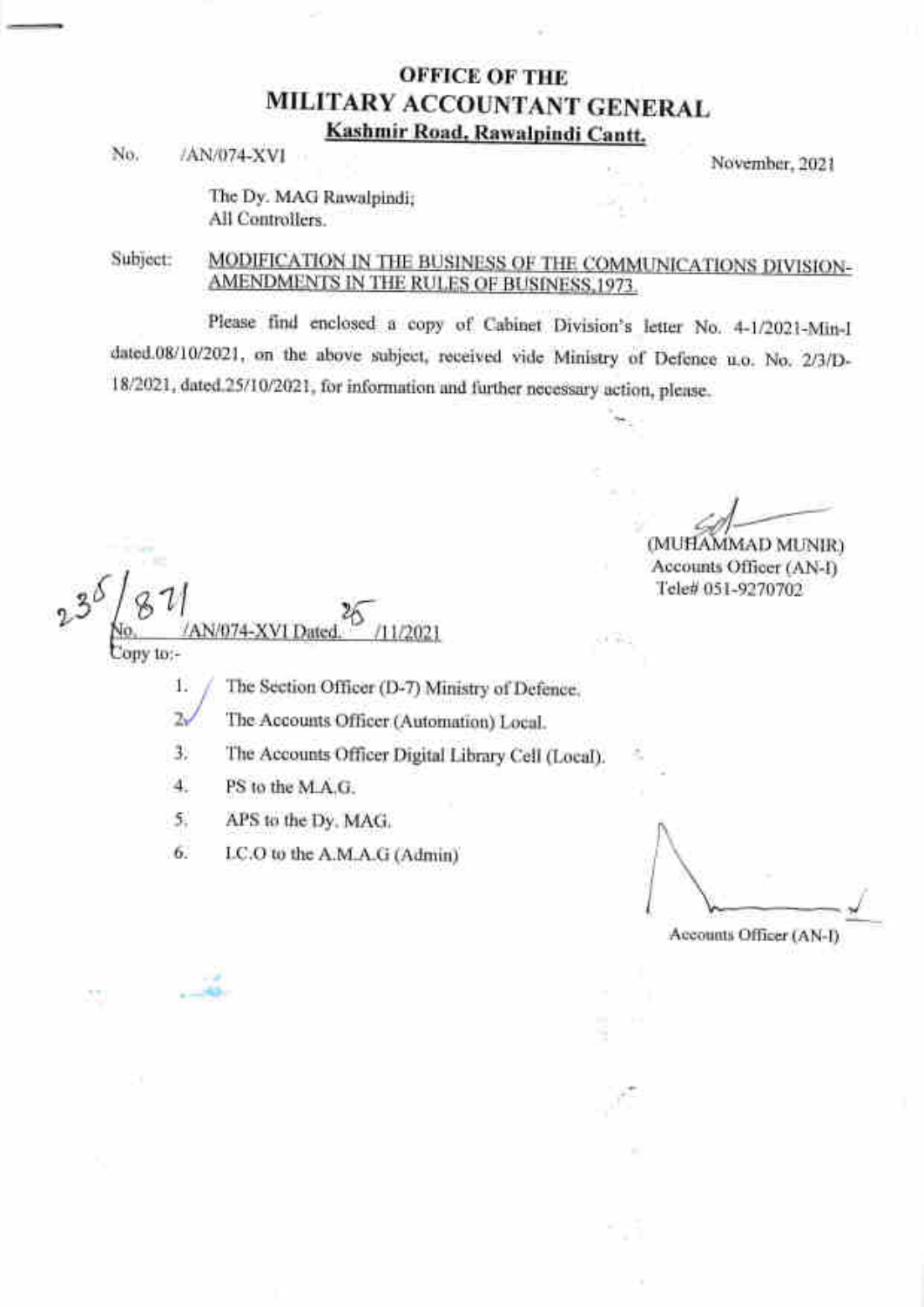**GOVERNMENT OF PAKISTAN** MINISTRY OF DEFENCE (DEFENCE DIVISION) \*\*\*\*\*\*

Subject:-

#### **MODIFICATION** IN THE. **BUSINESS** OF THE **COMMUNICATIONS DIVISION - AMENDMENTS IN THE RULES** OF BUSINESS, 1973

Enclosed please find herewith a copy of Cabinet Division's letter number

4-1/2021-Min-I dated 8<sup>th</sup> October, 2021, 9a-the above cited subject for information and

further necessary action, please.



dion Officer

MAG, Pakistan Military Accounts Deptt, RawahnodRawkinGer, 151, Islamabad Surveyor General, Survey of Pakistan, Rawalpindi DG, Military Lands & Cantonments, Rawalpindi DG, Pakistan Armed Services Board, Rawalpindi DG, Pakistan Maritime Security Agency, Karachi DG, FGEIs (C/G) Directorate, Rawalpindi

Director (Admin) JSHQ, Chaklala, Rawalpindi SD Dte (SD-1), GHQ, Rawalpindi Director (Admin) AHQ, Islamabad Director (Admin) NHQ, Islamabad

# Min of Def. u.o. No. 2/3/D-18/2021 dated 25<sup>th</sup> October, 2021

Copy for information to:- $Sr.$  JS- $V$  $JS-I$ JS-H JS-IV **JS-VII**  $DS(Army-C)$ **DCM** APS to JS-III

G. Bright Lenn

 $1^{2^{2}}$ 

Salarian.